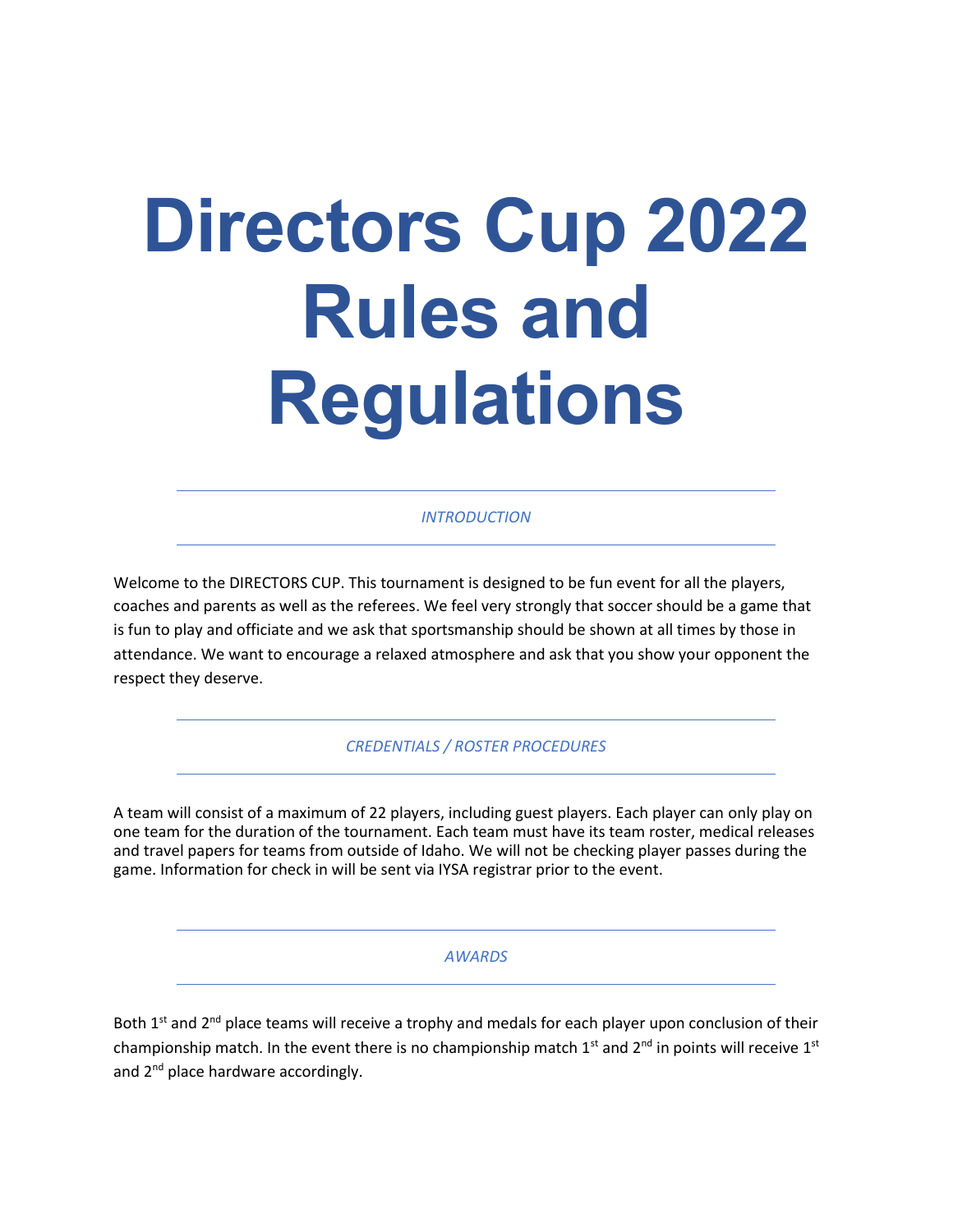*FIELDS*

Games will be played at the Simplot Sports Complex in Boise

## *HEADING*

There will be no heading at the U10, U11 or U12 age

*PUNTING*

There will be no punting at the U10 age group

*JERSEY COLOR CONFLICT*

If there is a conflict in jersey colors, it is the responsibility of the home team (team listed first in the schedule) to change to an alternate color. Home team should wear Light colored Jersey and Away team should wear Dark colored jersey to avoid conflict where possible. In event of an issue the referee shall have discretion to resolve it.

*FIELD EQUIPMENT*

Game balls are to be supplied by the teams. Size 4 balls will be used for the Under 10,11 and 12 divisions. All other divisions will use a Size 5 ball. Nets and corner flags will be provided by the tournament organization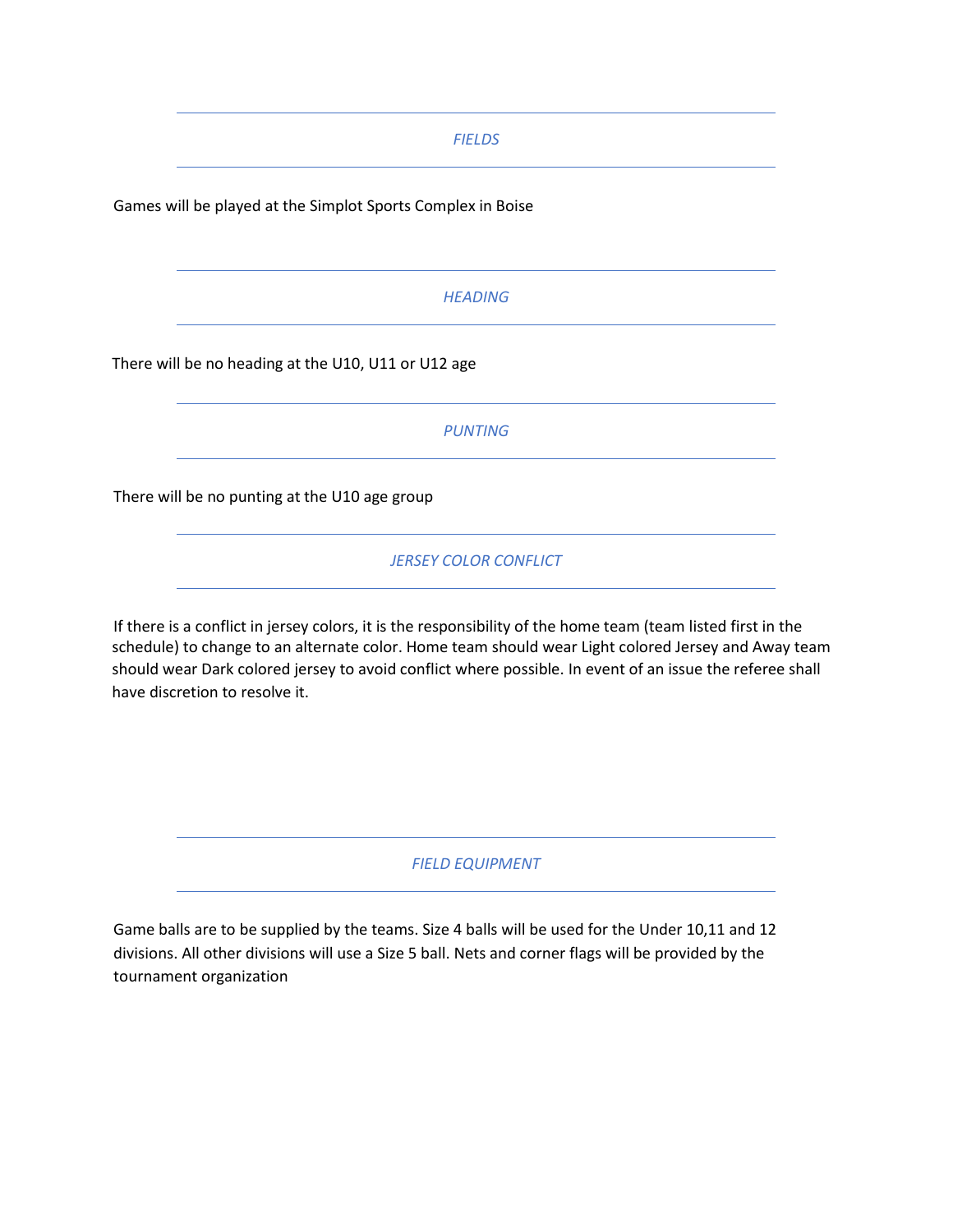### *PROTESTS*

All protests must be accompanied by the fee of \$200.00 cash and shall be submitted in writing to the Tournament Headquarters within one-hour (1) of the conclusion of the game being protested. **Any protest relating to "judgment calls" by the referee is not sufficient grounds for protest**. For a protest. to be valid and eligible for consideration, each protest:

- 1. Must be verbally lodged with the referee and with the opposing coach at the game site before entering the field or before leaving the game site.
- 2. Must be filed with the tournament committee, including: a. Fee in the amount prescribed

*MEDICAL HELP*

Contact a Field Marshal or Tournament Administrator for assistance. Medical personnel will be available at the Tournament venues.

*CONCUSSION POLICY*

IYSA will have concussion certified independent evaluators that will be called to any game where a suspected concussion has occurred. The player will not be evaluated by the coach but rather by the IYSA appointed medical evaluator. The player CAN NOT return to play until evaluated by the IYSA appointed evaluator. If the player is deemed to have had a concussion, then the player will not return to play until they receive a formal medical release.

*SUBSITUTION*

Unlimited and at any stoppage of play at the referee's discretion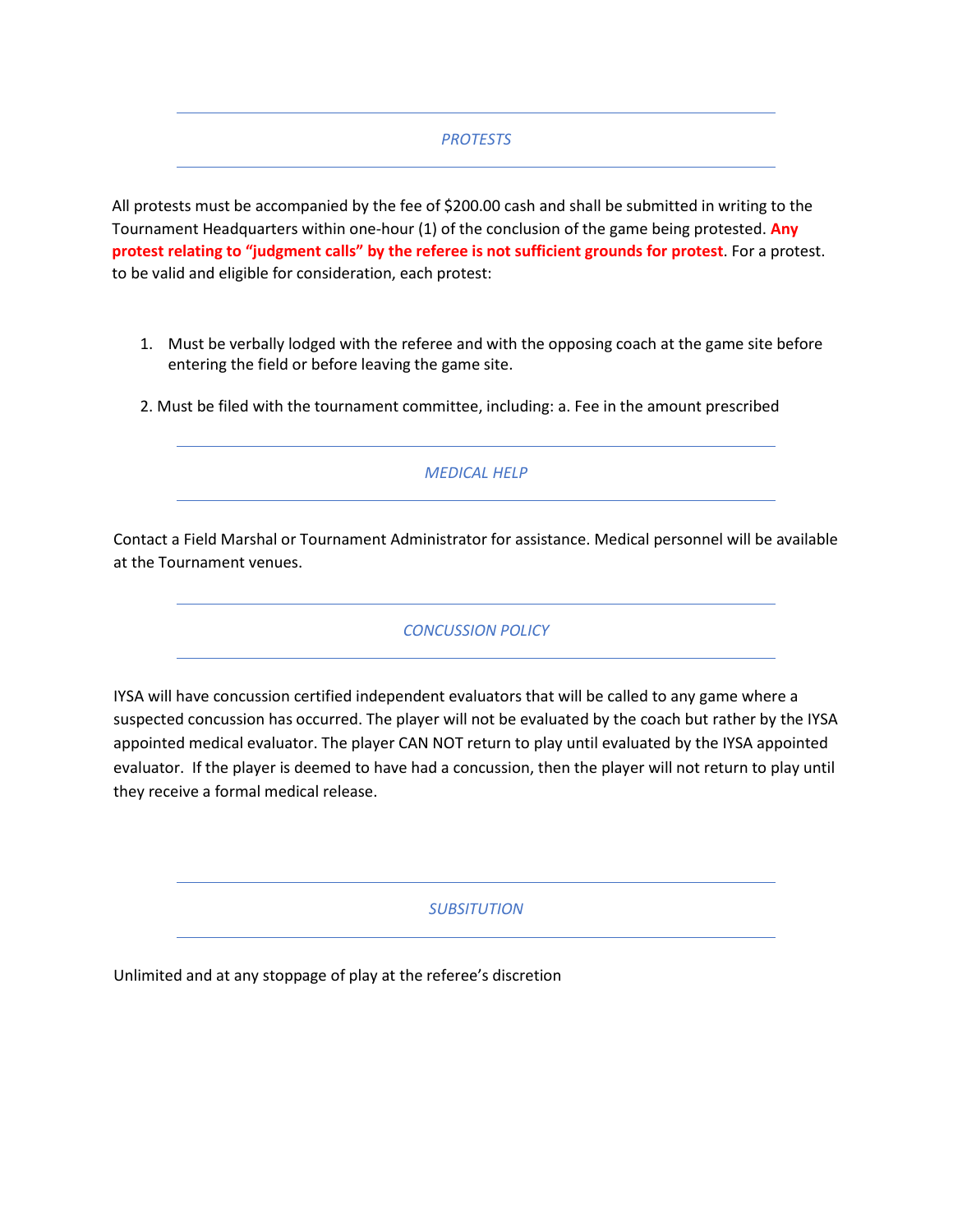*BRACKET AND CONSOLATION GAMES*

There will be no overtime in bracket and consolation games. There will be five minutes between halves for all games. Games ending in a TIE will stand

*SEMI-FINAL / FINAL GAMES*

If a tie exists at the end of a semi-final or final match, FIFA "Kicks from the Penalty Mark" will be used to determine the winner. THERE WILL BE NO OVERTIME

*FIELD MARSHALS*

Listed HOME team will be responsible for providing a field marshal for EACH home game

*GAME TIMES*

Teams must be ready to begin at the scheduled time. All games must begin on time. A forfeit will be declared if a team cannot field a minimum of 7 players (for U13 and up) or 5 players (U10-U12) at the start time.

*GAME LENGTHS FOR ALL ROUNDS INCLUDING THE FINAL*

U10-U12 Two 25 minute halves with five minutes between halves

U13-U14 Two 30 minute halves with five minutes between halves

U15-U16 Two 30 minute halves with five minutes between halves

U17-U19 Two 35 minute halves with five minutes between halves

There will be a running clock. No added time will be allowed unless serious injury occurs in which case it will be at the discretion of the tournament committee.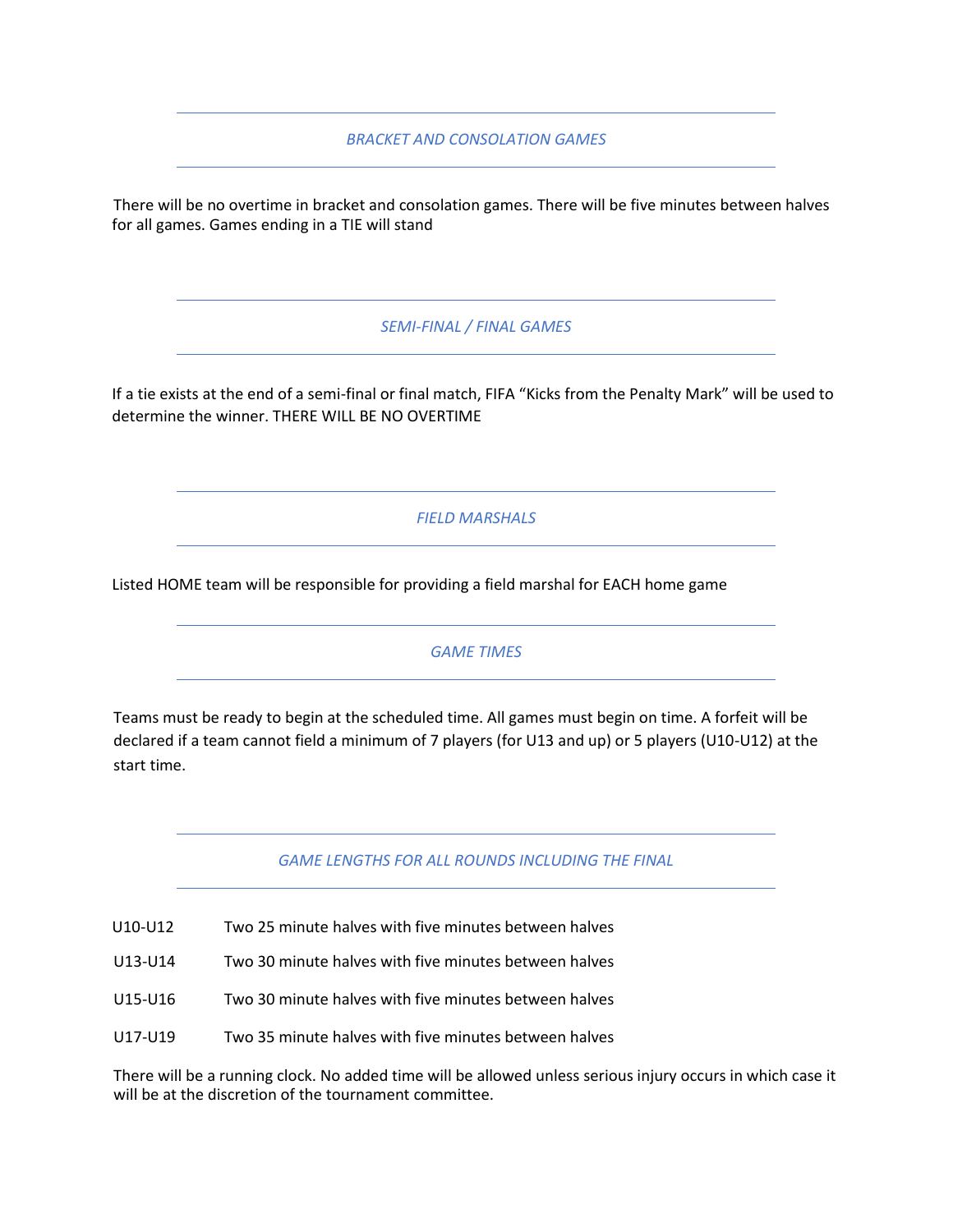# *POINT SYSTEM*

| <b>WIN</b>     | 6 (six) points                                                                                                                                                 |
|----------------|----------------------------------------------------------------------------------------------------------------------------------------------------------------|
| <b>TIE</b>     | 3 (three) points                                                                                                                                               |
| <b>LOSS</b>    | 0 (zero) points                                                                                                                                                |
| <b>SHUTOUT</b> | 1 (one) point. <b>NOTE:</b> A 0-0 (zero-zero) tie is also considered a shutout                                                                                 |
| GOALS          | 1 (one) point will be awarded for each goal scored to a maximum of 3<br>(three) goals per game, regardless of whether the scoring team wins, loses or<br>ties. |
| <b>FORFEIT</b> | 7 (seven) or the average of points earned in games played, whichever is<br>greater.                                                                            |

In the event of point ties, each flight will be decided by applying the following rules in sequence until the tie is broken:

- 1. Winner of head to head competition if played
- 2. Goal difference (Goals scored minus goals conceded with a maximum of 4 goal difference per game
- 3. Most goals scored (Up to 4 per game)
- 4. Fewest goals against (unlimited)
- 5. FIFA "Kicks from the Penalty Mark" If "Kicks from the Penalty Mark" is required, coaches are responsible to check at tournament main tent to receive the schedule and instructions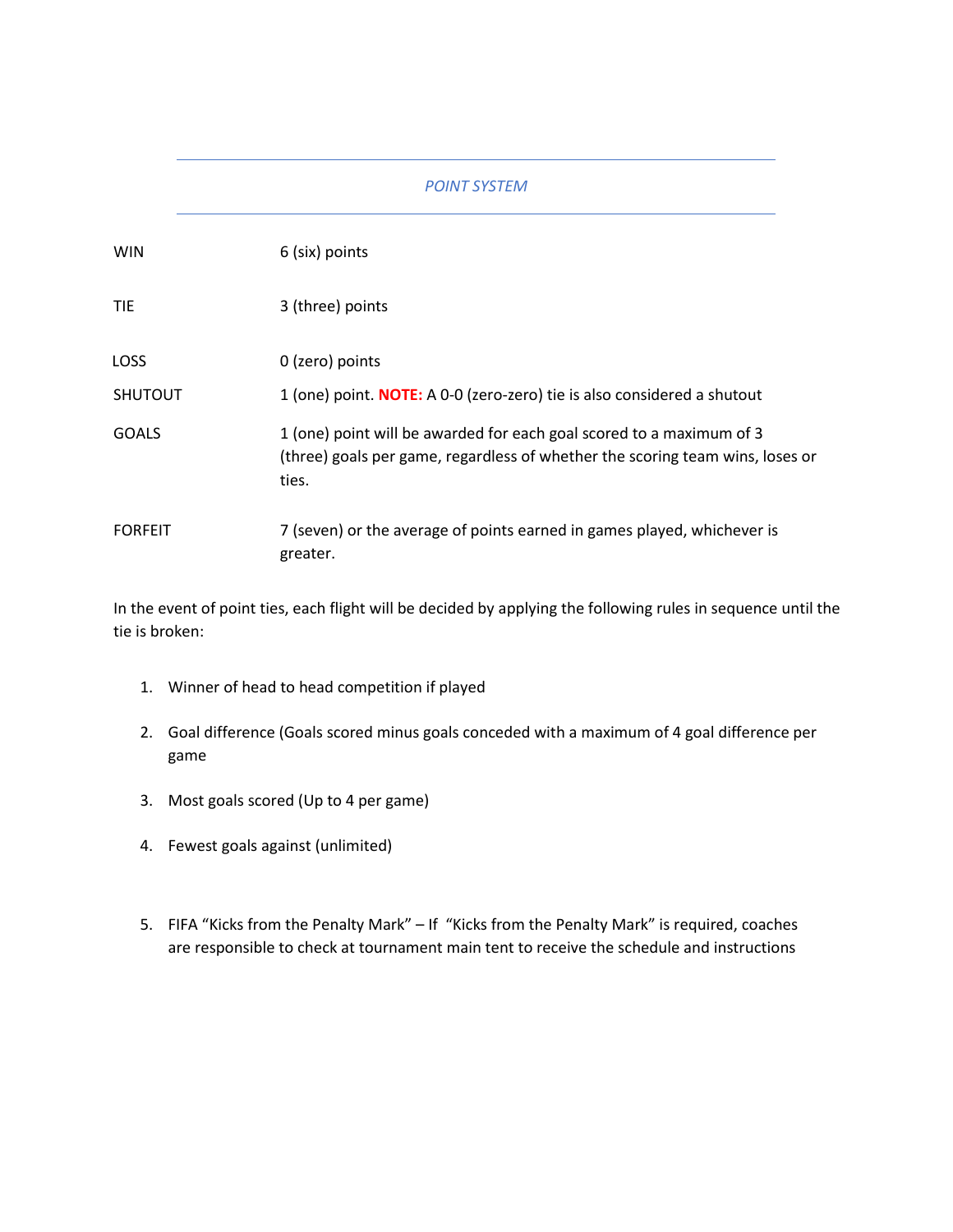# *RULES OF CONDUCT*

Coaches and clubs have responsibility for the conduct of players, bench and spectators at all times. If in the opinion of the officials, a game must be terminated for the misconduct of players, bench or spectators, the offending team can be suspended from further play, forfeit that game, and all remaining games. All previously earned points will remain as played.

Any player receiving a red card is automatically suspended for the remainder of that game and shall not be permitted to play the next game. Any coach receiving an ejection will be suspended from coaching their next game and will be potentially subject to further sanctions by IYSA

*LIGHTNING POLICY*

### **The 30-30 Rule will be in effect**

- If the tournament officials detect or see lightning the games will be automatically stopped for a minimum period of 30 minutes. Should there be lightning during the 30 minute stoppage then the 30 minute count will start again. (This portion is USSF Policy)
- If the stoppage goes beyond 45minutes then the game is considered over and will not be restarted, and the result will be determined as follows
	- o If the game had at least reached half time, then the score stands as is.
	- $\circ$  If the game had not reached half but one team was 3 or more goals ahead then the score stands as is
	- $\circ$  If the game had not reached half and there was less than a 3 goal difference then a Penalty Shootout will determine the winner and a 1-0 score will be recorded. Should either time, light or severe weather prevent the shootout from taking place, then the game will be declared a tie. If this occurs in a championship round, then dual winners will be awarded.
	- $\circ$  If severe weather results in some games not being able to even start due to time constraints, then the tournament committee will have full discretion over determining a result